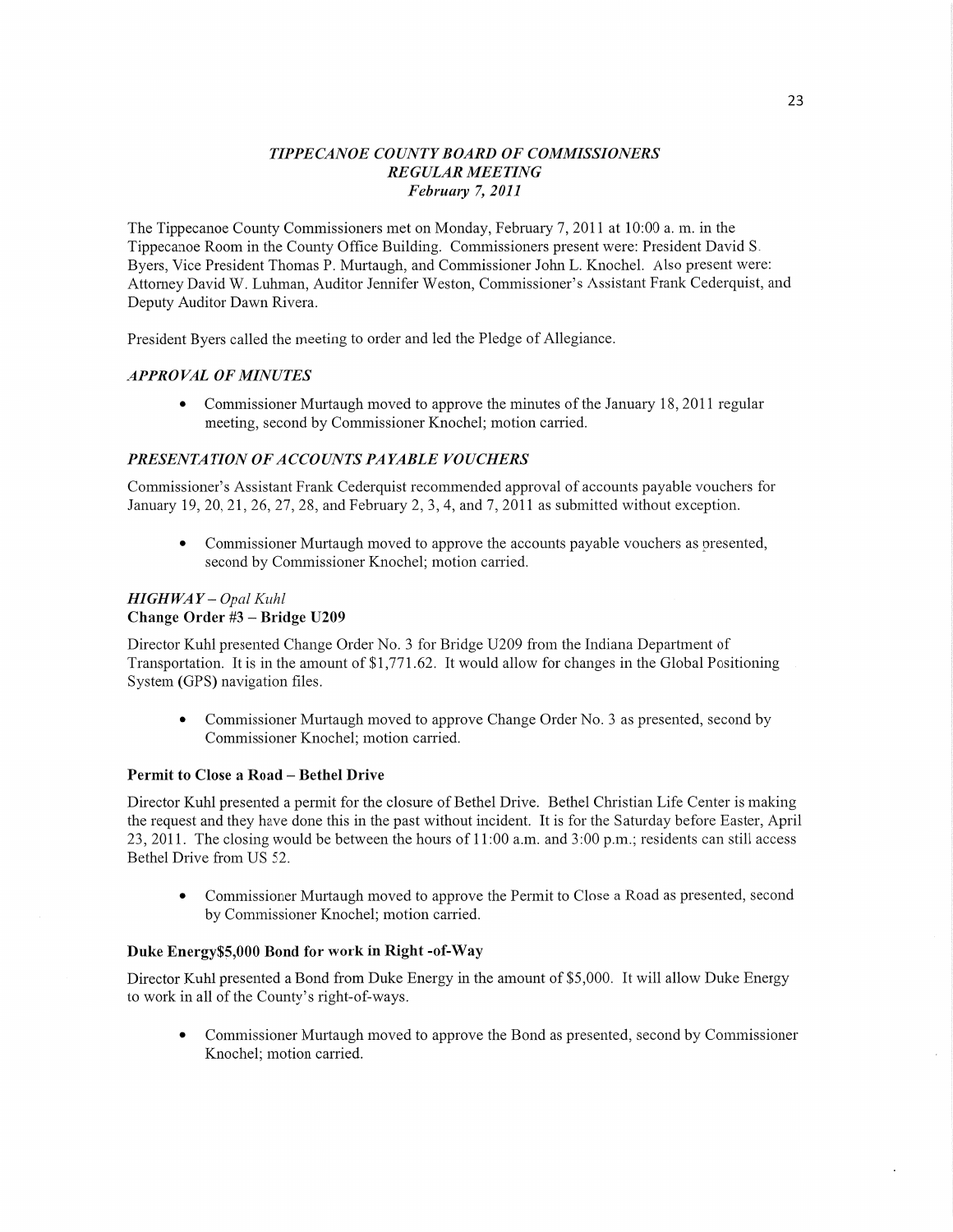### **Supplemental Agreement** #1 **—** DLZ **Construction Engineering Services**

Director Kuhl presented Supplemental Agreement No. l for the McCarty Lane Contract with DLZ Construction Engineering Services. Bids were lower than expected and after discussion with DLZ Construction Engineering Services, it was agreed that it would not require as much time as initially expected. The original contract for \$1,220,000 is being reduced to \$784,400.

**0** Commissioner Murtaugh moved to approve Supplemental Agreement No. **1** as presented, second by Commissioner Knochel; motion carried.

Commissioner Knochel **thanked** Director Kuhl for taking the initiative and contacting DLZ Construction Engineering Services and re-negotiating the amount of the contact.

#### *RESOLUT10N2011-04-CM*  **Deposit** of **interest earned** on **Cumulative Bridge Fund into** the **Local Road** and **Street Fund** in the **year 2011**

Director Kuhl said **that** each year the interest earned on the Cumulative Bridge **Fund** is deposited into the Local Road and Street Fund. Attorney Luhman stated that Resolution 201 1-04—CM provides for the deposit of up to \$300,000 of interest earned from investment of the County's Cumulative Bridge Fund during the calendar year 2011 to the County's Local Road and Street Fund for the purpose of funding said construction, reconstruction and maintenance. It would be effective as of January 1, 2011 for the year 2011 only. It would transfer earned interest to the Local Road and Street **Fund** and reflects actions taken by the County Council during budget hearings in August 2010.

**0** Commissioner Murtaugh moved to approve Resolution 2011-02-CM as presented, second by Commissioner Knochel; motion carried.

### *ORDINANCE 2011-0 7-CM*

### **Allow** live **music** in the NB and NBU **zones** by **special exception**

• Commissioner Murtaugh moved to hear Ordinance 2011-07-CM, second by Commissioner Knochel; motion carried.

Area Plan Director Sallie Fahey said that this ordinance would allow, under certain circumstances, live entertainment in areas previously not allowed. **A** request from a local business owner prompted research into the issue and it was discovered that there is wider appeal than just the one incident. By amending **footnote** 27, it would allow live entertainment in NB and NBU zones by special exception. However, it would not allow live entertainment in MR or MRU zones. The requirement of special exception allows for public involvement and due process does allow for notification to adjoining property owners. The special exception would apply to any future owners. It would expand the ability for eating and drinking establishments to have live entertainment. Special exception would allow the restriction of the number of events per year and the hours of the event. All requests Within Tippecanoe County would come before the Area Plan Commission including establishments within the City of Lafayette.

#### Commissioner Byers asked for public **comment.**

Gail Brock, *President* of the *Ellsworth Neighborhood Association* **—** said that the concern with allowing live entertainment are the many variables that can be deviated by it, **such** as noise control, traffic flow and the proximity to residents. **Sound** is very difficult to control and putting it in a building in a neighborhood adds to the problem. Special Exception is a broad term and does not specify hours or days. Ms. Brock asked the Commissioners to take a **second** look at the ordinance before approving.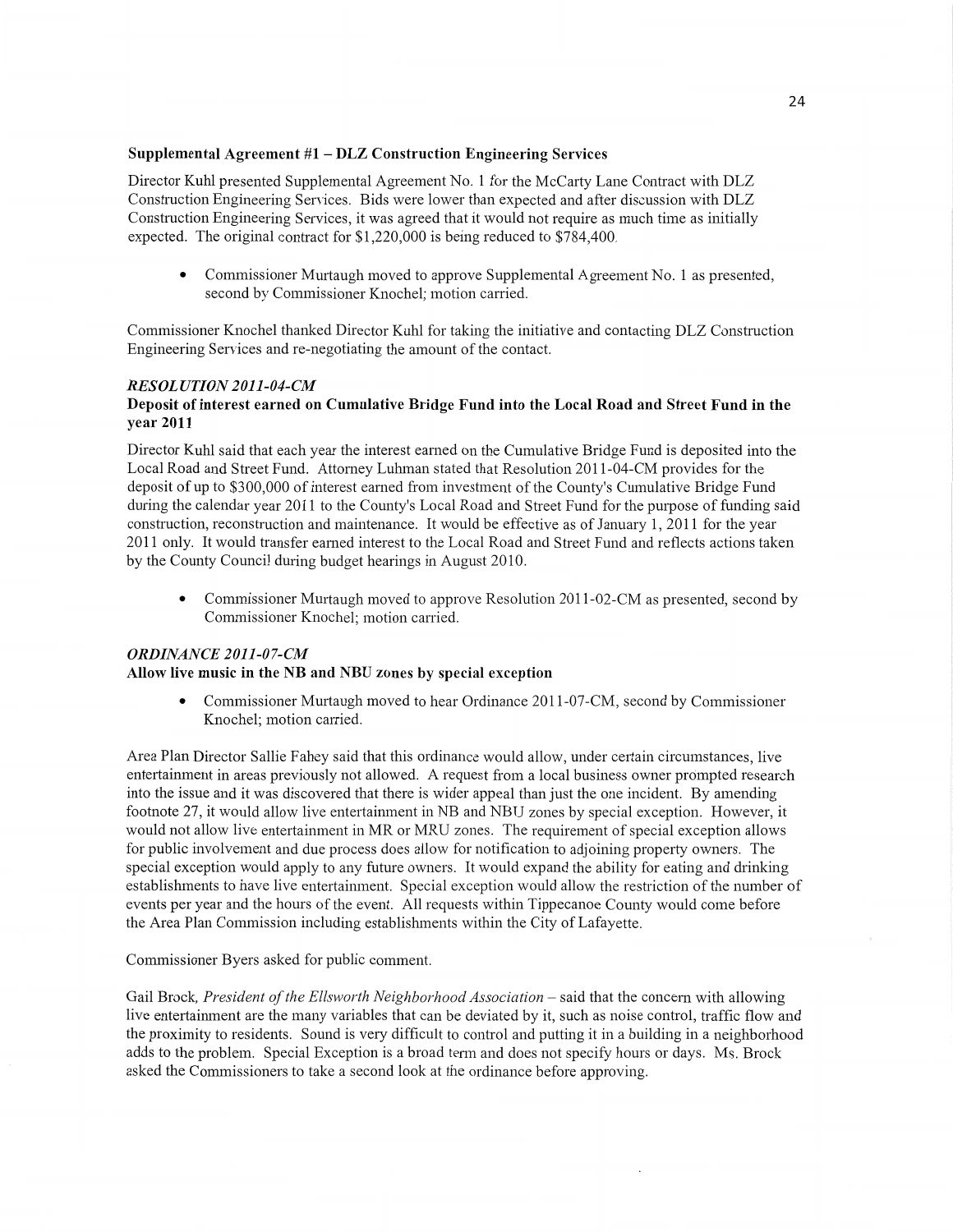Commissioner Murtaugh asked Director Fahey if Ordinance 2011-O7-CM is approved would each reques<sup>t</sup> have a public hearing. Director Fahey stated **that** each request would be required to identify how many days a week, how many and what hours per day, whether it would it be outdoors or indoors and would there be an increase in traffic. She added that electronic **music** is allowed at this time so it would be possible to have an outdoor event with electronic music.

Auditor Weston recorded the vote:

| <b>Byers</b> | Yes |
|--------------|-----|
| Knochel      | Yes |
| Murtaugh     | Yes |

Ordinance 2011-07-CM passes 3-0.

#### *SHERIFF* — *Tracy Brown*  **2011 Contract**

Sheriff Brown presented the amlual Compensation Agreement in Lieu of Statutory Fees between Tracy Brown and the County of Tippecanoe, State of Indiana. The Sheriff's annual salary of \$106,676 has not changed since 2008.

**0** Commissioner Murtaugh moved to approve the 2011 Compensation Agreement in Lieu of Statutory Fees between Tracy Brown and the County of Tippecanoe, State of Indiana as presented, second by Commissioner Byers; Commissioner Knochel not present for vote motion carried 2-0.

### **Ordinance 2011-05—CM; Establishing** Sheriff's **Sale** Program and **Fund**

Sheriff Brown said the Sheriff's Office is responsible by statute for conducting mortgage foreclosure sales. There are nearly 600 sales filed annually although not all of those are concluded. The average number of filings is about 50 per **month** and requires a tremendous amount of labor-hours to prepare. Currently 37 counties in Indiana out-source mortgage foreclosures. This request would allow SRI Incorporated to manage the sale of foreclosed properties and allow the Sheriff's staff to attend to many other critical duties. Sales will be available on the web for viewing. Attorney Luhman stated that Ordinance 2011-05—CM would amend Tippecanoe County Code as a new section 34.691 establishing the Sheriff's Sale Program and Fund.

**0** Commissioner Murtaugh moved to hear Ordinance 2011-05-CM on first reading as presented, second by Commissioner Knochel.

Commissioner Byers asked for public comment. Hearing **none,** Commissioner Byers ask for a vote.

Auditor Weston recorded the vote:

Byers Yes Knochel Yes Murtaugh Yes

Ordinance 2011-05—CM passes 3-0 on **first** reading.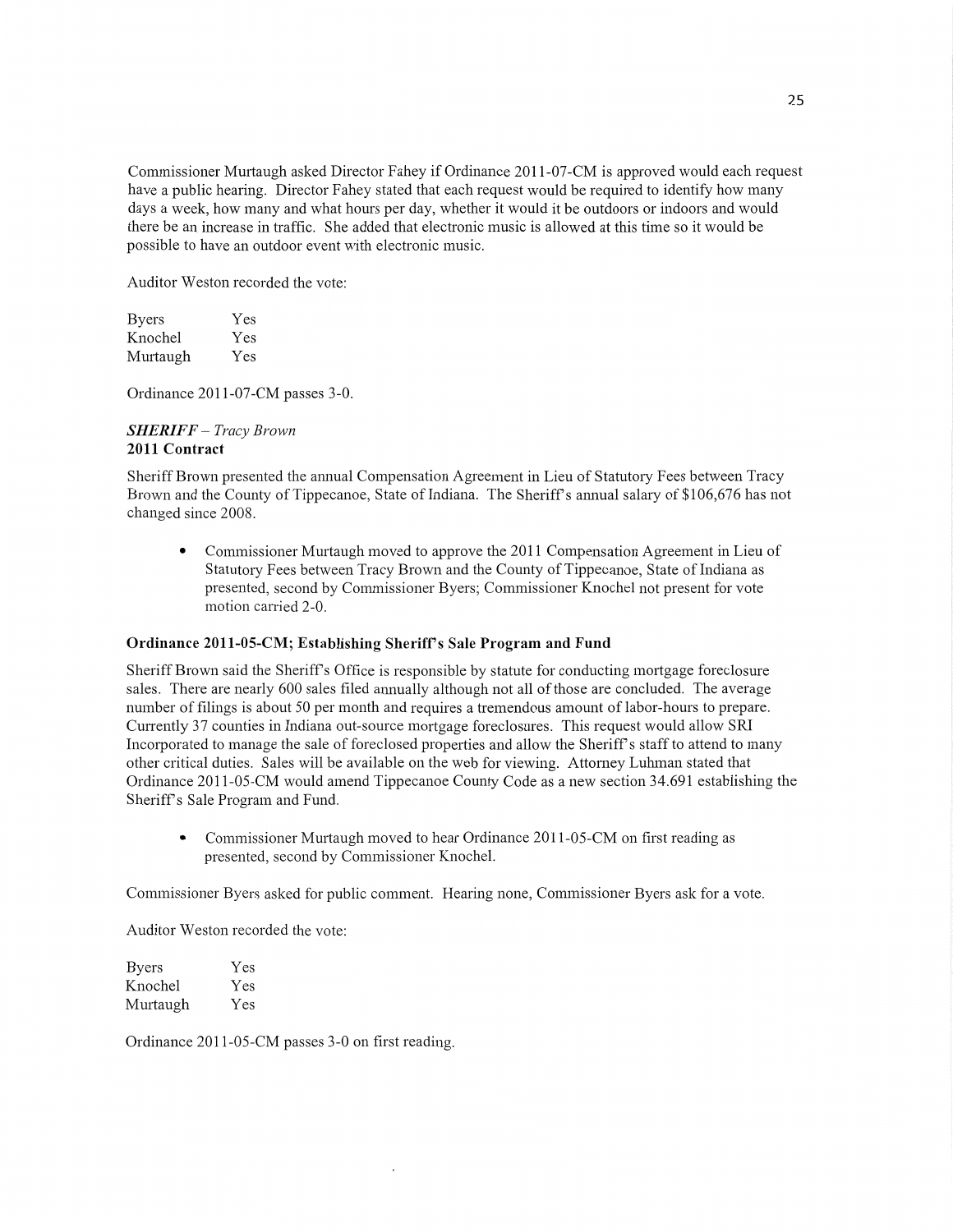- **0** Commissioner Murtaugh moved to suspend the rules and hear Ordinance 2011-05-CM on second reading, second by Commissioner Knochel.
- **0** Commissioner Murtaugh moved to approve the Sheriff contract as presented on second reading, second by Commissioner Byers.

Auditor Weston recorded the vote:

| <b>Byers</b> | Yes |
|--------------|-----|
| Knochel      | Yes |
| Murtaugh     | Yes |

Ordinance 2011-05-CM passes 3—0 on second reading.

### *GRANTS* — *Laurie Wilson*

Grant Administrator Laurie Wilson requested permission to accept an Indiana State Department of Health Grant on behalf of the Health Department. It is an H1N1 extension grant for equipment such as video conferencing equipment, a badge system to create badges for responders and the tracking of equipment and vaccines, tables and chairs, traffic vests, privacy screens and generators to be used for mass vaccines.

**0** Commissioner Murtaugh moved to accept the Indiana State Department of Health Extension Grant as presented, second by Commissioner Knochel; motion carried.

Grant Administrator Laurie Wilson requested permission to apply for a 2011 State Homeland Security Program (SHSP) Grant from the Indiana Department of Homeland Security on behalf of District 4. It is the 2011 annual equipment grant and will be between \$600,000 and \$800,000. The nine counties that make up District 4 share in the decision of the best use for the funding.

**0** Commissioner Murtaugh moved to grant permission to apply for the 2011 State Homeland Security Program (SHSP) Grant as presented, second by Commissioner Knochel; motion carried.

## *CLERK — Christa Cofi'ey*

Clerk Christa Coffey requested termination of a contract with Govemment Utilities Technology Service. The service provided by them is now available online at no cost to the County.

• Commissioner Murtaugh moved to terminate the contract with Government Utilities Technology Service as presented, second by Commissioner Knochel; motion carried.

Clerk Christa Coffey requested termination of a contract with Maximus Consulting Services. Maximus provides monthly billing of Title IV-D. Clerk Coffey stated that billing would be done in-office.

**0** Commissioner Murtaugh moved to terminate the contract with Maximus Consulting Services as presented, second by Commissioner Knochel; motion carried.

### *HUMAN RESOURCES Shirley Mennen*

 $\ddot{\phantom{a}}$ 

Director Shirley Mennen presented four separate agreements for approval. All are related to the change in the County's insurance provider from Cigna to Anthem effective 1-1-2011. Director Mennen added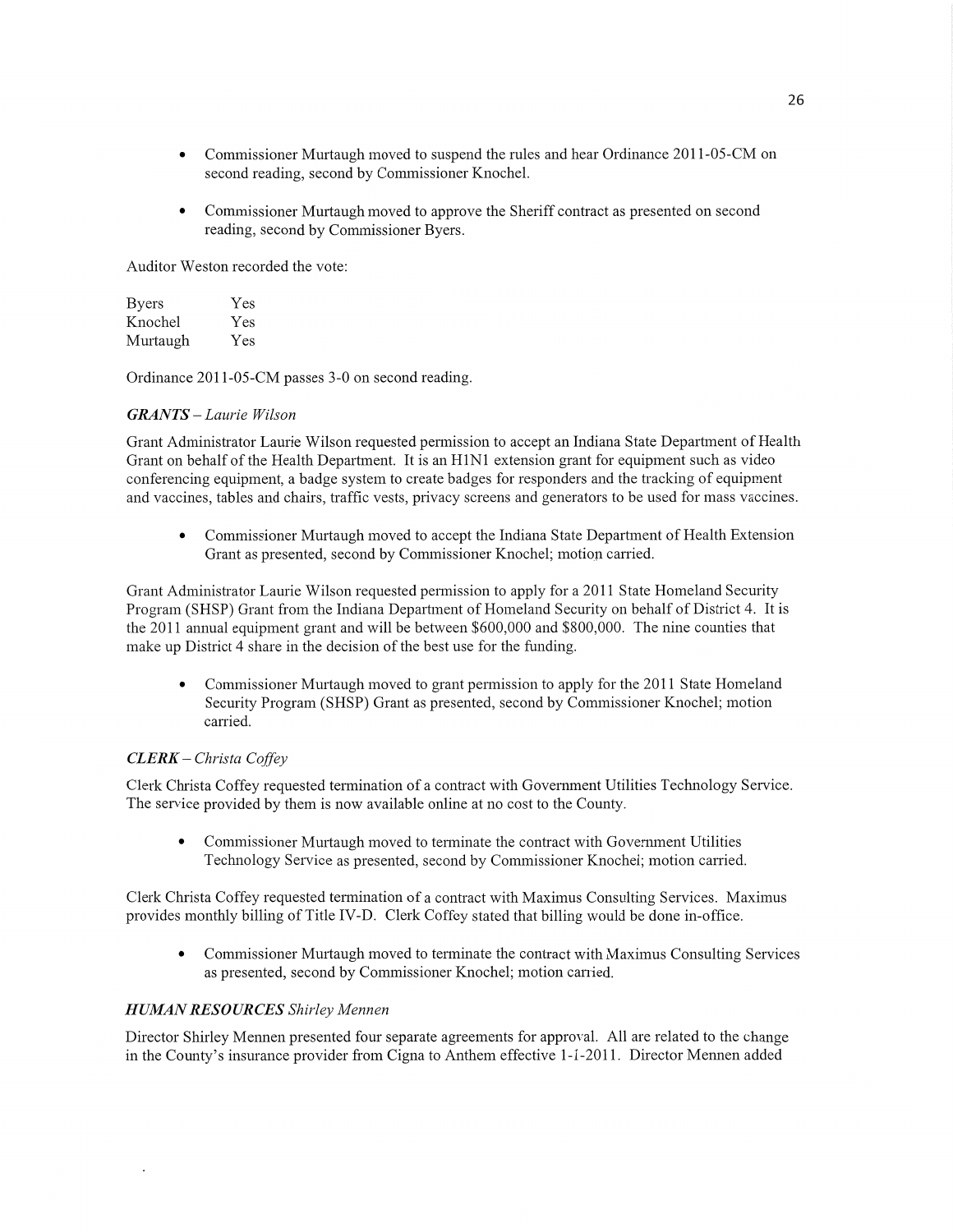that the addendum to the Administration Services Agreement would allow the County to share information with the County's Wellness Clinic. Attorney Luhman has reviewed all four contracts.

The agreements are as follows:

Stop **Loss** Agreement Group Health **Business** Associate Agreement Administration Services Addendum to Administration Services

**0** Commissioner Murtaugh moved to approve the four agreements as presented, second by Commissioner Knochel; motion carried.

### *CARY HOME* — *Rebecca Humphrey*

Director Humphrey requested permission to change and update five job descriptions. These job descriptions were **last** updated in the mid-nineties. It is hopeful that these changes will help with job recruitment, make the job descriptions more cohesive and reflect what is actually expected of employees. They have been through the review process with Waggoner, Irwin, Scheele & Associates (WIS), and the Personnel Committee. All salaries would remain within the approved budget.

Director Humphrey requested permission to update the following job descriptions and name changes:

House Supervisor to Youth Development Supervisor Adolescent Childcare Worker to Youth Development Worker Adolescent Childcare Specialist to Youth Development Specialist Therapist Case Manager to Home Base Clinical Therapist Focus Director (vacated position) to Home Base Clinical Team leader

Director Humphrey said the job descriptions language would include "engaging youth in a healthy and positive way and working towards healthy youth development".

**0** Commissioner Murtaugh **moved** to approve the change in position title and changes to the job descriptions as presented, second by Commissioner Knochel; motion carried.

#### MI TS *— Dave Sturgeon*  **Master Services Agreement —** SIS

Director Dave Sturgeon presented a Master Services Agreement with Software **Information** Systems for approval. Software Information Systems is the vendor used to purchase the new AS400 replacement. The **cost** of the actual services they provide to the County has been included in the initial purchase. This agreement details those services.

**0** Commissioner Murtaugh moved to approve the Master Services Agreement with Software Information Systems as presented, second by Commissioner Knochel; motion carried.

### *RESOLUTION 2011-05-CM*  **2011 Edit Capital Improvement** Plan Amendment

Attorney Luhman said that during budget deliberations in August of 2010 the Council provided additional funding for existing projects in 2011. The Council also discussed additional projects at that **time.**  Resolution 2011—05—CM would amend the EDIT Capital Improvement Plan to reflect additional funding for existing projects and **amend** the description of what is currently project No. 56 to include additional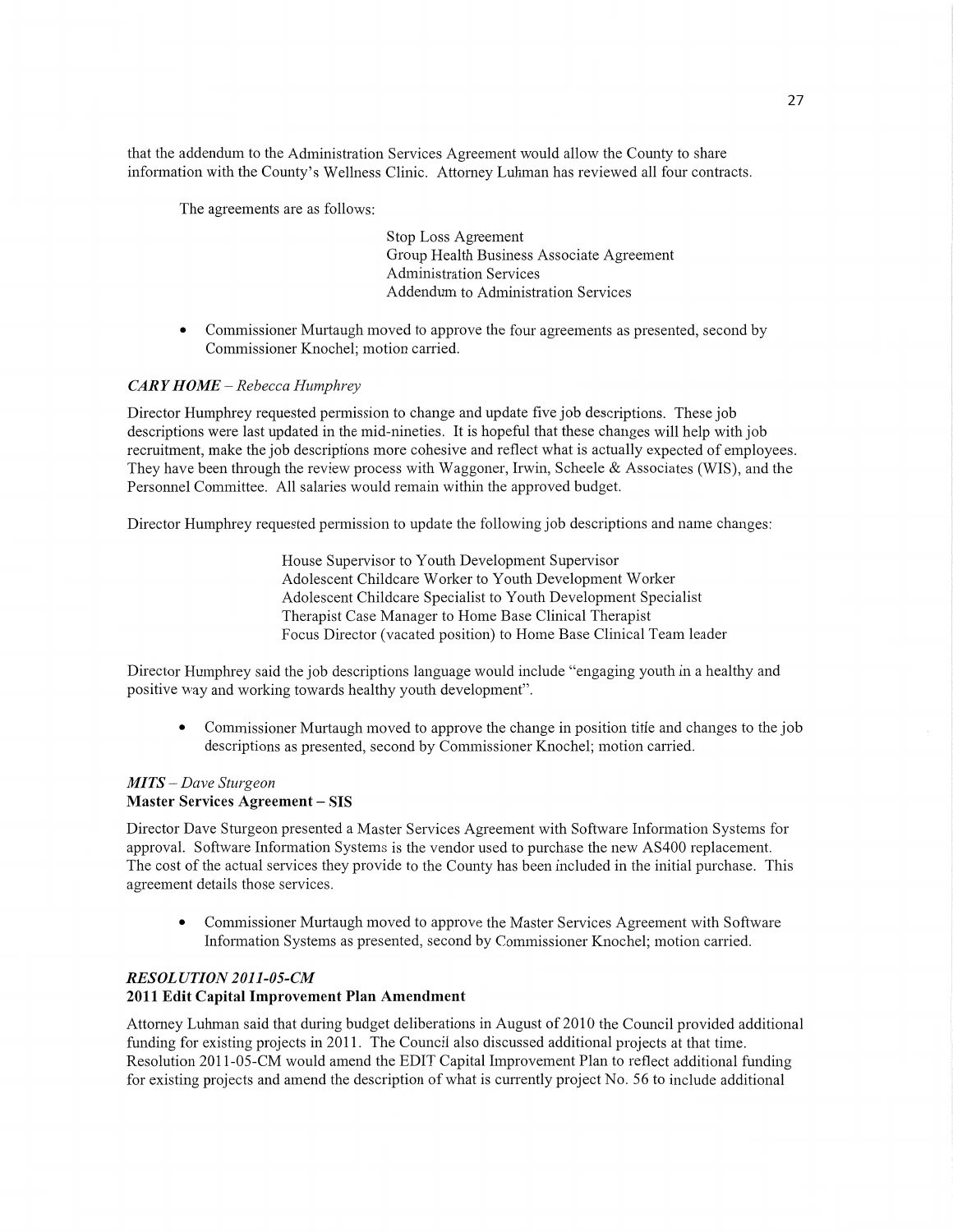cost for replacement of two (2) air handlers at the jail at a cost of \$3 00,000. The project may also provide for future repairs and maintenance as may be required. Resolution 2011—05-CM would also adopt two new projects: Project No. 69 Highway Infrastructure Improvements for highway infrastructure improvements along County Road 50 South, including widening, paving and improvement of roadside drainage ditches at a cost of \$450,000. Project No. 70 Renovation of the Courthouse Windows would provide funding for the restoration of the windows in the Tippecanoe County Courthouse, including replacing wood, filling voids with epoxy and wood filler, insulating Window channels, caulking, and other restoration at a cost of \$1,700,000. Resolution 2011-05-CM also includes additional funding for the following 2010 existing projects.

#### **2010 Additional Funding**

| <b>NAME</b>                            | <b>PROJECT NUMBER</b> | <b>AMOUNT</b> |
|----------------------------------------|-----------------------|---------------|
| Comer Markers                          | #03                   | \$<br>203,980 |
| Graphical Information System           | #06                   | \$<br>245,448 |
| Warning Sirens                         | #07                   | \$<br>20,000  |
| <b>Information Technology</b>          | #10                   | \$1,008,210   |
| L-WL EDC                               | #19                   | \$<br>75,000  |
| General Drain                          | #20                   | \$<br>75,000  |
| Parking Garage                         | #24                   | \$<br>494,400 |
| Hoosier Heartland Corridor             | #27                   | \$<br>10,000  |
| Grant Coordinator                      | #38                   | \$<br>62,426  |
| Grant Contingency Fund                 | #40                   | \$<br>10,000  |
| Economic Development                   | #43                   | \$<br>90,000  |
| Economic Development                   | #46                   | \$<br>71,500  |
| Wabash River Corridor Enhancement      | #49                   | \$<br>350,000 |
| Economic Development                   | #50                   | \$<br>13,500  |
| County Employee Training               | #51                   | \$<br>10,000  |
| <b>Environmental Services Response</b> | #54                   | \$<br>11,000  |
| HVAC Repair & Maintenance              | #56                   | \$<br>300,000 |
| Cary Home Improvements                 | #58                   | \$<br>81,500  |
| Staff Vehicle Maintenance Fund         | #64                   | \$<br>1,000   |
| 2012 General Reassessment              | #65                   | \$<br>600,000 |
| <b>Emergency Management</b>            | #66                   | \$<br>100,000 |
| <b>Employee Wellness Center</b>        | #68                   | \$<br>50,000  |

Commissioner Byers asked for public comment.

Kurt Wahl, *President of the Lafayette Historical Preservation Commission* – said that the Lafayette Historical Preservation Commission passed a resolution commending the County Commissioners for their decision to restore the 468 original wood Windows in Tippecanoe County's nationally recognized and registered Courthouse. This decision shows great leadership and vision on the part of the Commissioners. Mr. Wahl expressed the unanimous gratitude of the Lafayette Historical Presewation Commission.

• Commissioner Murtaugh moved to approve Resolution 2011-05-CM as presented, second by Commissioner Knochel; motion carried.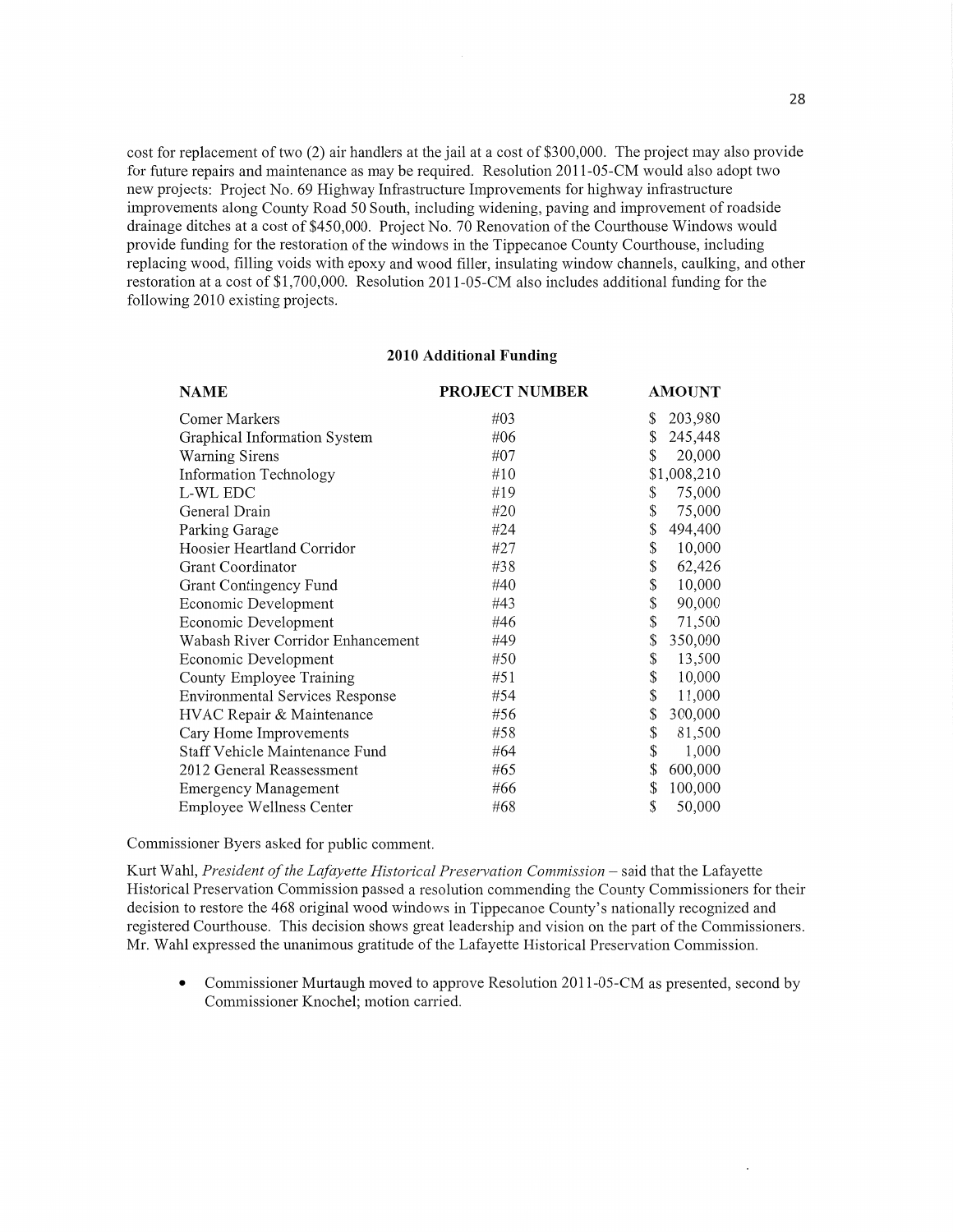#### *APPOINTMENTS* **—** *Common Wage Board*

| Eleanor Mlynarik | Purdue University                   |
|------------------|-------------------------------------|
| Dave Lahr        | Courthouse Window Project           |
| Al Parker        | Courthouse Window Project           |
| Jean Hall        | Courthouse Window Project           |
| Jean Hall        | Ivy Tech Community College Projects |

**0** Commissioner Murtaugh moved to appoint Eleanor Mlynarik, Dave Lahr, A1 Parker, and Jean Hall to various **Common** Wage Boards as presented, second by Commissioner Knochel; motion carried.

## *UNFINISHED BUSINESS*

None

### NE *WBUSINESS*

None

## *REPORTS* ON *FILE*

Circuit Court Parks & Recreation Board Treasurer Public Library

Reports are on file in the Commissioner's Office for public viewing.

### *PUBLIC COMMENT*

Tracy Brown, *Sheriff Tippecanoe County —* thanked the highway crews for their efforts in plowing the roads last week.

Commissioner Murtaugh moved to adjourn.